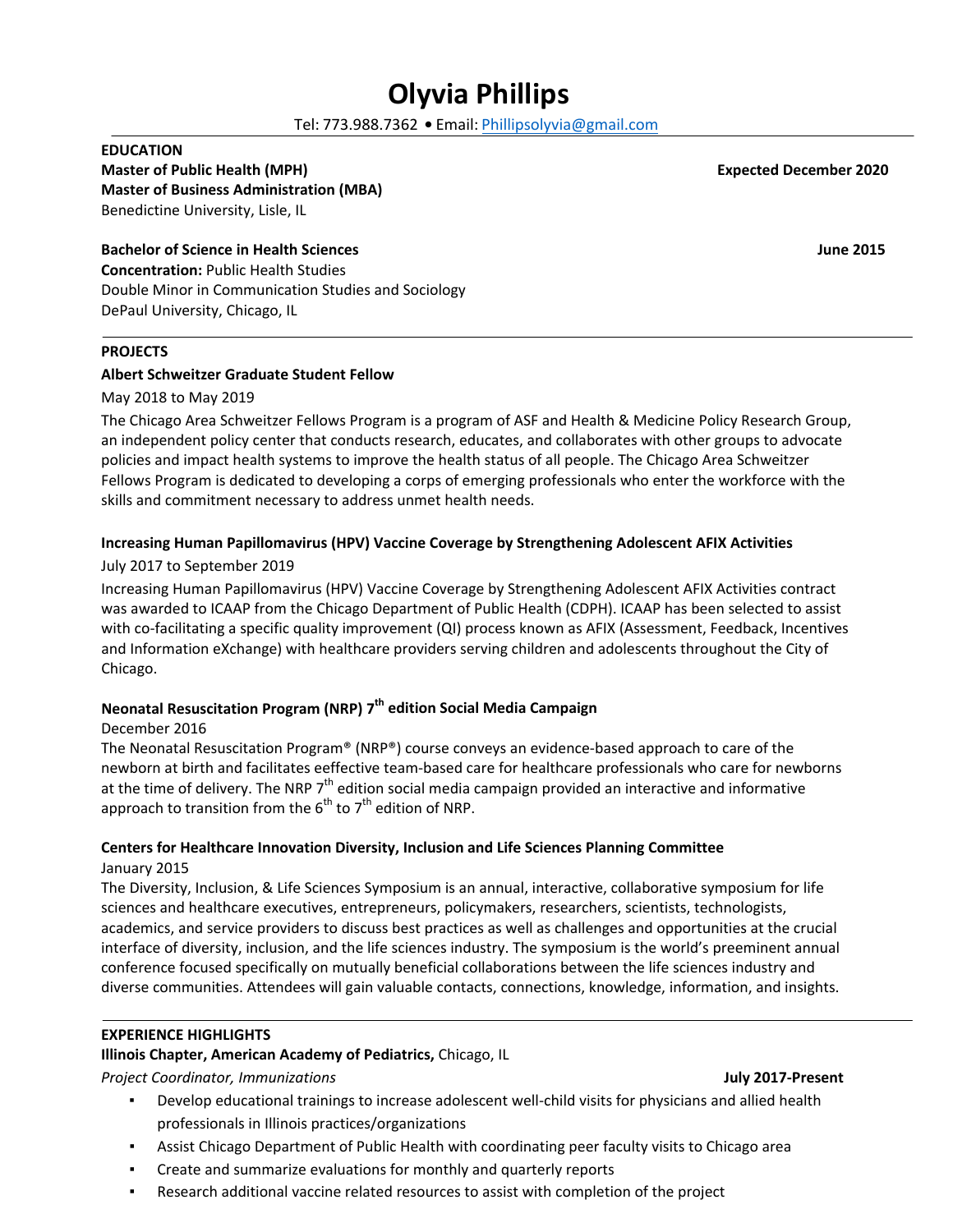### **VOLUNTEER EXPERIENCE**

- Present—Albert Schweitzer Fellowship Recipient (2018-2019)
- Present—Benedictine University IPHA Student Section, *Planning Committee Member*

#### **American Academy of Pediatrics,** Elk Grove Village, IL

*Neonatal Resuscitation Program Learning Management System Specialist* **June 2016-July 2017**

- Oversee the Neonatal Resuscitation Program (NRP) Learning Management System providing access to online education
- Manage NRP social media and NRP FAQ site posting relevant content for audience engagement
- **•** Design and disseminate NRP communications on upcoming conferences, policy changes and educational materials

#### **American Academy of Pediatrics,** Elk Grove Village, IL **July 2015-June 2016 July 2015-June 2016**

*Neonatal Resuscitation Program Life Support Assistant* 

- Provided technical support to NRP Learning Management System customers to improve user experience
- Oversaw coordination and distribution of research grant funds for physicians
- Co-authored and contributed to the PedFACTs instructor program quarterly newsletter

#### **American Medical Association Foundation, Chicago, IL Chicago, IL Chicago, 2013-January 2014**

*Foundation Intern* 

- Arranged pharmaceutical press releases to generate feedback on medicinal changes
- Organized a campaign for medical students to encourage contributions
- Assisted with collection and data entry of award recipients

#### **RESEARCH EXPERIENCE**

#### **Center for Healthcare Innovation, Chicago, IL** Winter -Spring 2015

*Healthcare Research Analyst*

- Identified key legislative issues reported in the annual healthcare value report
- Assessed the correlation between pharmaceutical companies and accountable care organizations (ACO)
- Assisted with coordinating the Centers for Healthcare Innovation Diversity, Inclusion and Life Sciences annual symposium [\(http://chisite.org/dilss/\)](http://chisite.org/dilss/)

#### **ADDITIONAL EXPERIENCE**

## **DePaul University Psychology Department, Chicago, IL <b>August 2012-June 2015** August 2012-June 2015

*Student Administrative Assistant* 

- Aided department staff and faculty members with classroom preparation for the academic year
- Performed data entry for incoming psychology graduate student applicants
- Directed undergraduate and graduate students to university education-based resources

*Holiday for Hope Program Coordinator Intern* 

- Coordinated Holiday for Hope event invitations
- Scheduled weekly tasks on Outlook to ensure organization of event logistics
- Organized event procedures through contacting participants and donors

#### **PUBLICATIONS**

Phillips, O., Sanabria, K., Fricchione, M., Chicago Department of Public Health and Illinois Chapter, American Academy of Pediatrics HPV Vaccination Activity Collaboration: Results from the Field. Submitted to Illinois Pediatrician Semi-Annual Newsletter, Winter 2018.

Phillips, O., Sanabria, K., Fricchione, M., Making a Strong Recommendation: Addressing the HPV Vaccine with Patients. Illinois Pediatrician Semi-Annual Newsletter, Volume 36, Number 1, Winter 2017. 13-14.

#### **Dreams for Kids, Chicago, IL June 2014-September 2014**